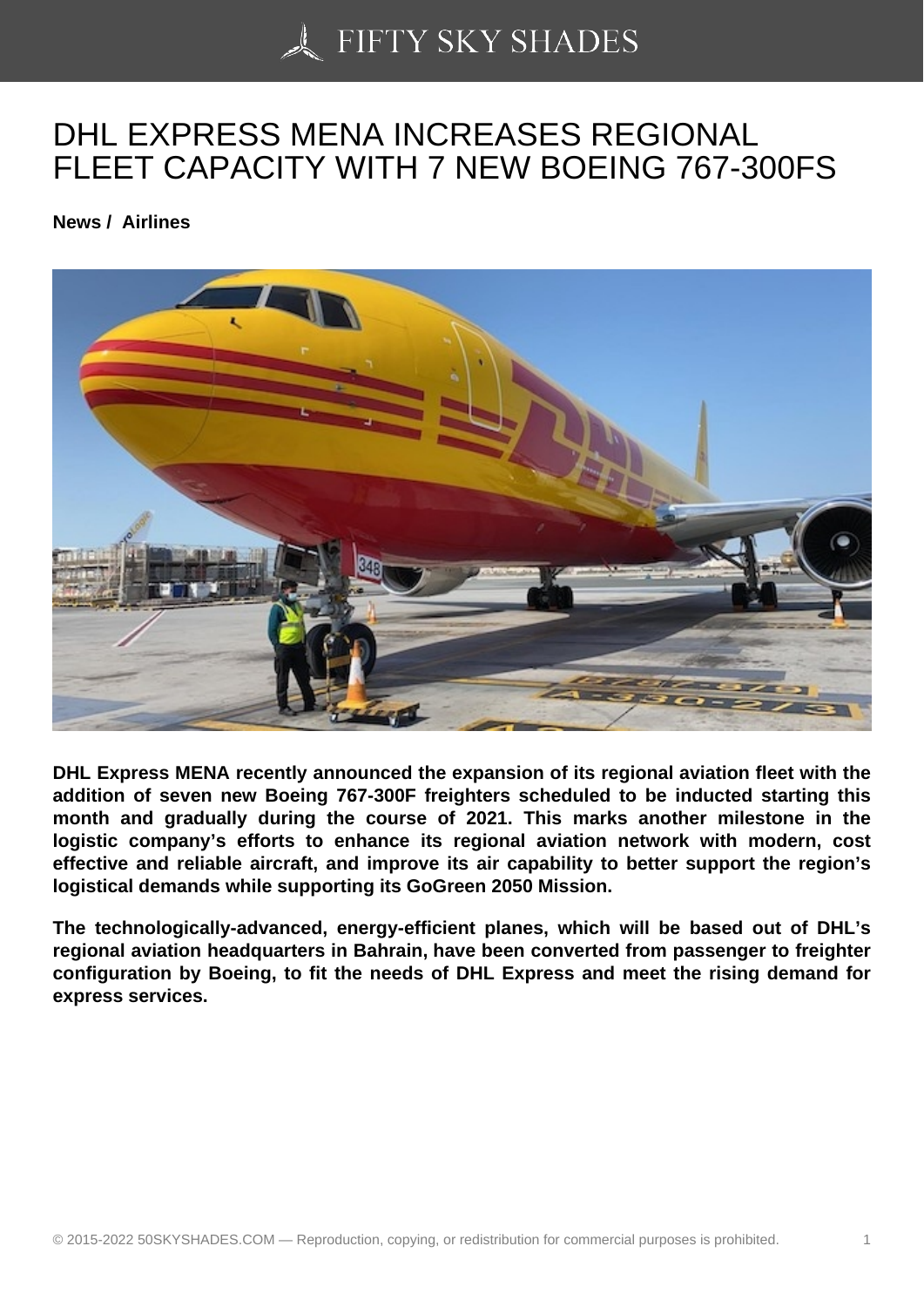**Commenting on DHL's aviation milestone, Nour Suliman, CEO of DHL Express MENA stated, "We are excited to introduce our new Boeing 767-300F freighters to the regional DHL Express air network. This investment reiterates our focus on continuously deploying innovative solutions and technologies to meet customer demands. Based on our performance in 2020, where we saw historic peaks in cross-border eCommerce volumes both globally and in the region, we anticipate this trend to continue, and our enhanced air capacities will enable us to handle the increased demand for delivery expertise in timedefinite express shipments. The new planes will support our objective to maintain a wellconnected regional network and optimize our operations whilst simultaneously improving our environmental footprint in line with our zero-emissions strategy".**

The addition of the new planes will increase DHL's overall load capacity by over 33%, and will be used to service existing high-demand lanes across the GCC, extended Middle East, Africa & Indian Subcontinent which house some of DHL's key commercial partners. The planes offer a 24% increased payload and are fitted with Winglets, resulting in a 5% reduction in fuel burn and CO2 emissions, as compared to the B767-200F,enabling DHL to fly eco-friendlier and more costefficiently.

"The new aircraft will greatly contribute to enhancing our reach and service across key markets in the region such as Egypt, Saudi Arabia, UAE, Lebanon, Jordan, East Africa and on our Asian lanes amongst others", explained Richard Gale, Head of DHL Aviation Middle East and Africa. "The freighter type is one of the world's most efficient, and boasts the lowest direct operating costs and best payload configuration, making it an ideal fit in the midsized freighter market. The average aircraft age of the B767-300F fleet acquired by DHL is 18 years, almost 20 years younger than our current B767-200F fleet, thereby offering operational continuity into the next decade. The proven versatility of these planes will ensure we further deliver the best quality service possible to our customers through greater speed, reliability and efficiency, while simultaneously contributing to our environmental objectives which aim to reduce all logistics-related emissions to zero by 2050".

Investments in strengthening DHL's MENA air network continue to form part of the company's wider strategy to enhance its capabilities in this region and better service high demand destinations. In the past 6 years, DHL has almost doubled its regional aviation touch points and boosted international flights to over 175 per week, consistently increasing load capacities to vital trade links to cater to customer needs for better cross-regional and global connectivity.



**25 APRIL 2021**